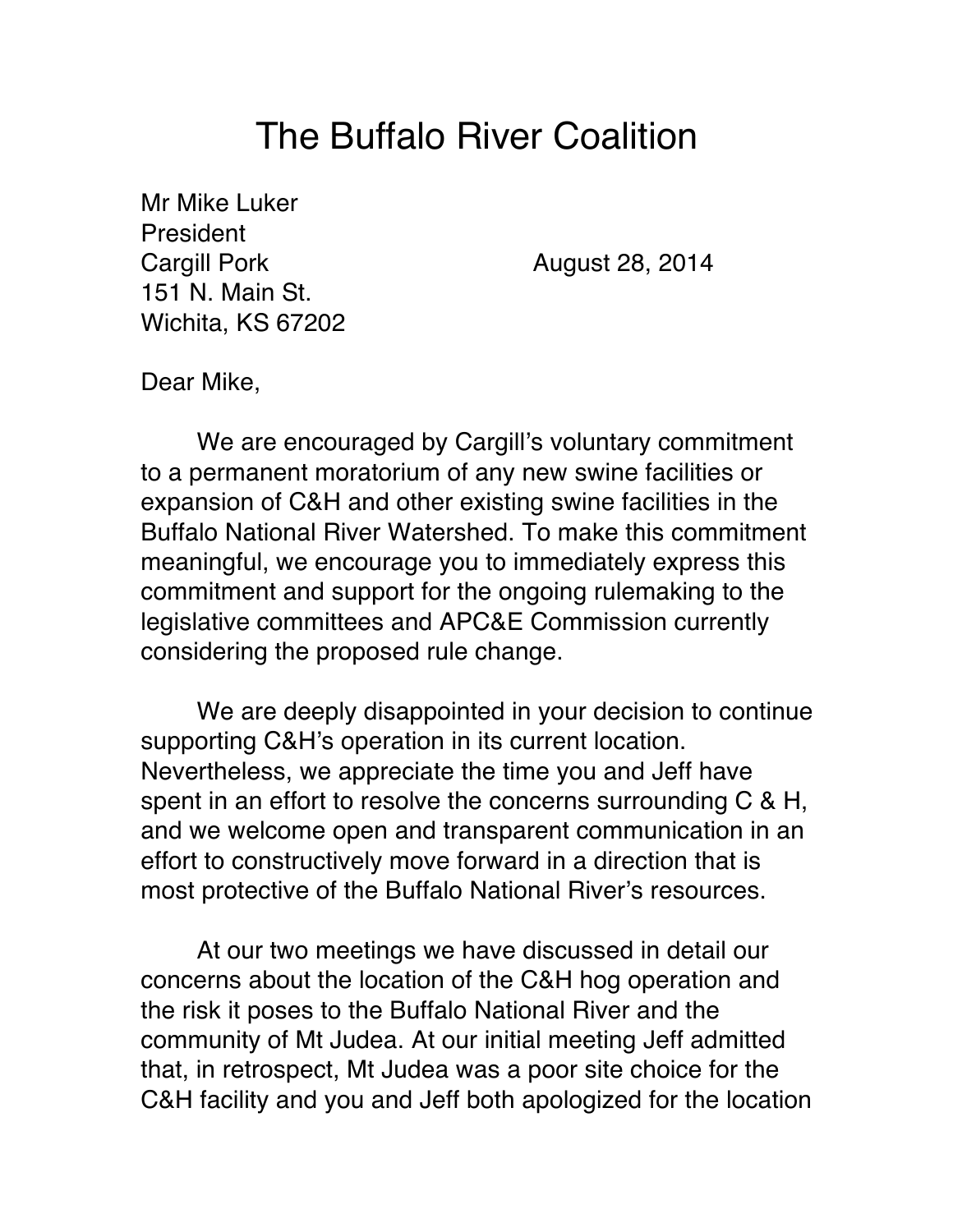and committed to do your part to attempt to correct that error. Unfortunately, at our subsequent meeting you reversed this position and have now decided to fully support the facility in its current location. We understood you to say that there were no discussions with the C & H owners about what their price would be to close or move the farm. That is a particular disappointment.

We have made it clear, as have many other stakeholders across Arkansas, that this facility is sited in the worst possible location, atop karst geology, immediately adjacent to the school and town of Mt Judea, and just a few miles upstream on the banks of a major tributary of the Buffalo National River. Our position has been, and remains, that the only acceptable solution to this error of judgment is the closure or relocation of the facility. We are therefore extremely disappointed that Cargill has chosen instead to continue operation of the facility in its current location. While we recognize that the mitigation measures proposed in your commitment letter appear to be an attempt to respond to the many concerns expressed by citizens regarding pond leakage, compromised air quality, nutrient runoff, bacterial contamination and other negative impacts on Mt Judea and the Buffalo, we find these measures to be inadequate and unacceptable for a number of reasons, including the following:

1) The "new, leading edge technology for nutrient management", specifically the Plasma Pyrolysis process proposed by the Plasma Energy Group, is a pilot program and is an untested and unproven technology for handling liquid swine waste. The data provided by the company to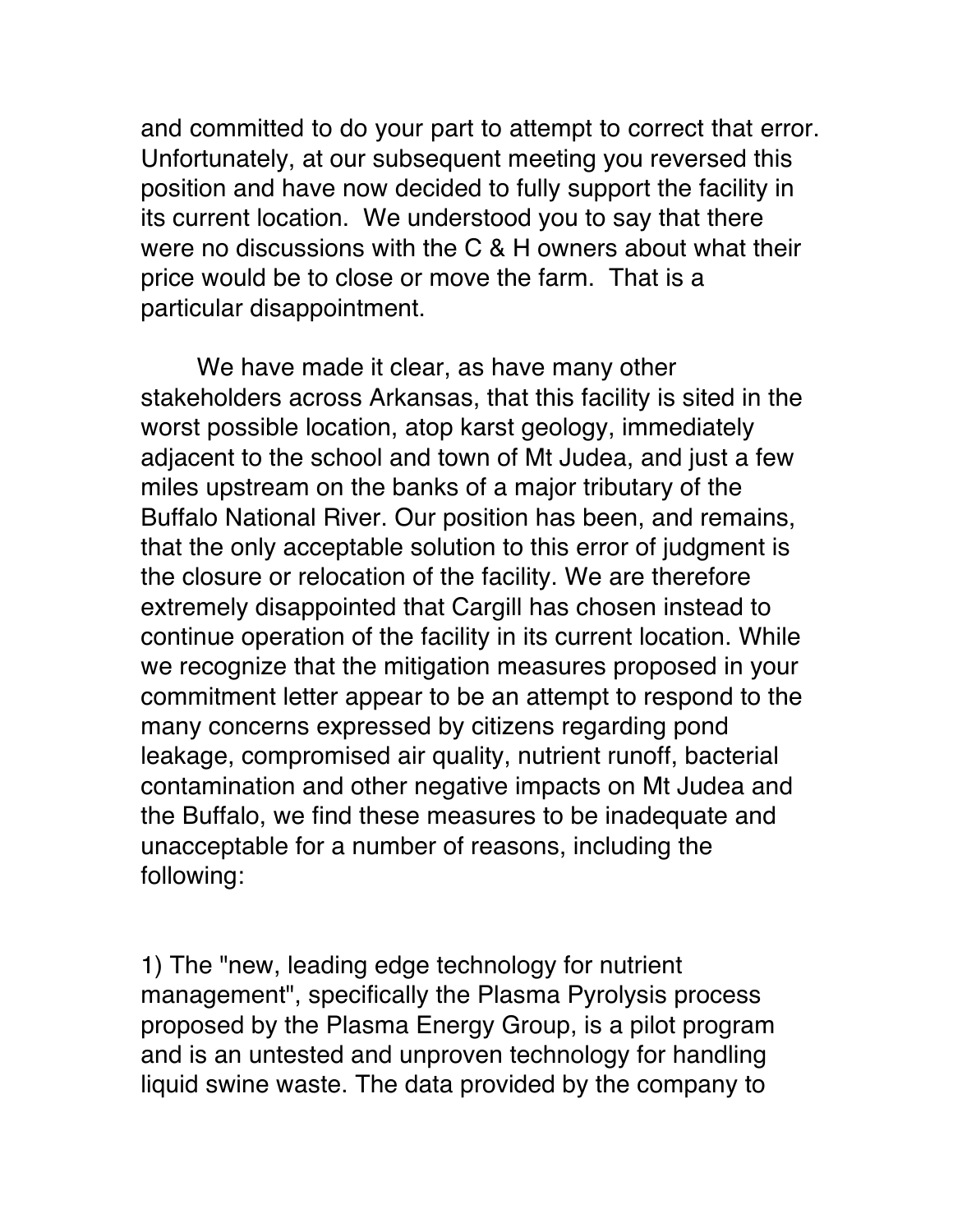ADEQ contain significant errors and miscalculations, and the composition of the byproducts of the process, both airborne emissions as well as any liquid or solid waste, are unknown. Essentially, C&H, Mt Judea and the Buffalo National River will become a research laboratory for a private company to test a new application for a process heretofore used for medical waste and other solid material disposal. While this technology could have potential for swine waste disposal, the Buffalo River watershed is not the place to carry out such risky experiments. A location well away from human habitation and without risk to a national treasure should be found. For example, Cargill's own Dalhart, TX pork facility would be a more appropriate location to carry out such testing.

2) While synthetic membrane pond liners can provide added protection against waste leakage, published information by USDA and others indicates that installation must be done with great care and that a method for leak detection is highly desirable. Avoiding damage to the liners due to agitation and sludge removal is difficult. The fact remains that millions of gallons of swine feces and urine will be sitting atop karst geology and still poses a risk to both surface and underground water.

3) Covering of the "settling pond" (WSP #1) is intended to contain some of the odor and airborne toxins emanating from the pond. The accumulating gas will be "flared" off into the atmosphere. It is unclear what the components of this combusted material will be and what threat it may pose to the health of nearby residents and the town and school of Mt Judea. Will the byproducts have a possible impact on surrounding soils or the water of Big Creek? It is unclear at